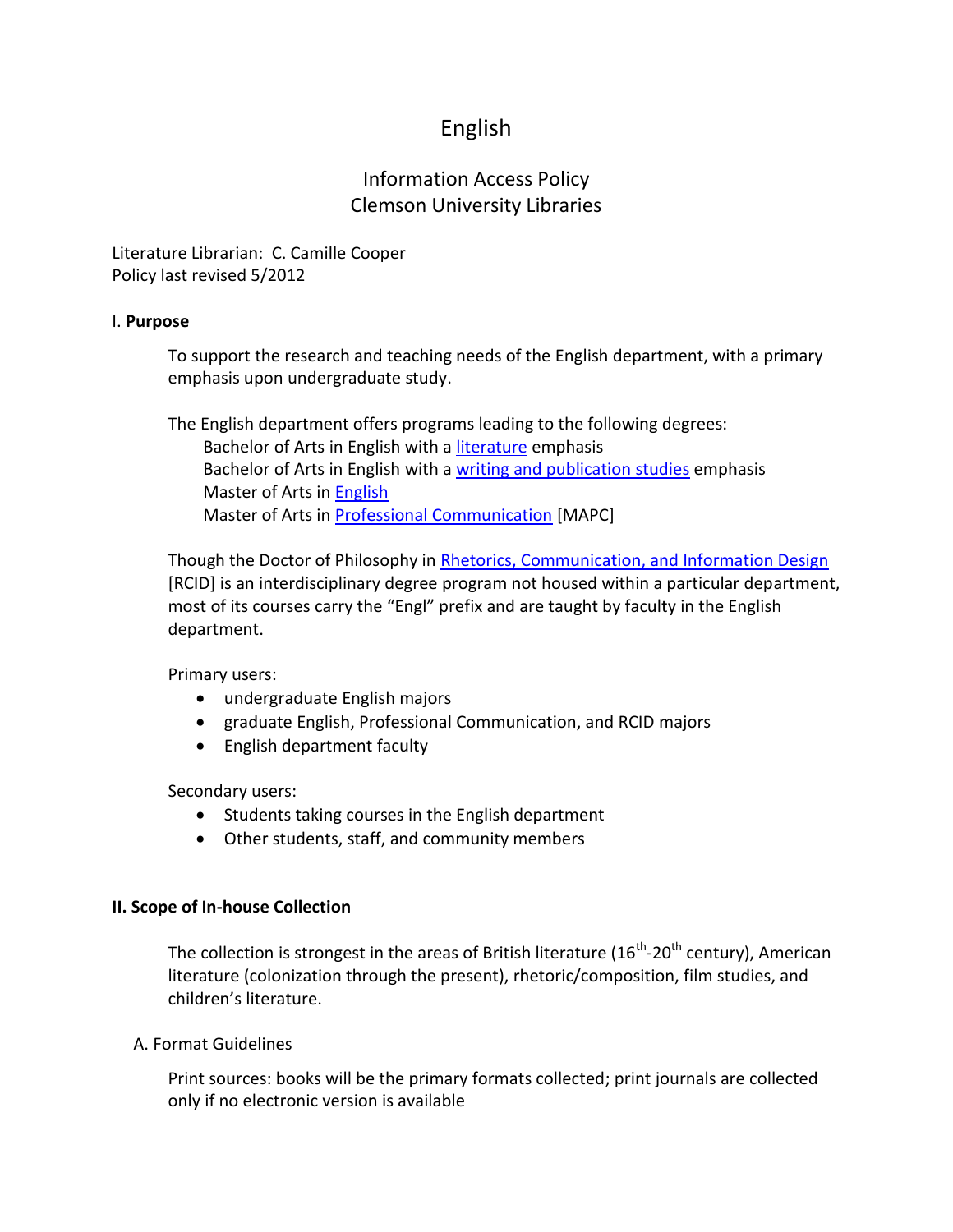Electronic sources: all journals will be purchased in electronic form if possible. Other electronic information sources will be collected based upon demand and available funding

Audiovisual media (fixed medium or streaming) is purchased every semester

B. Language Guidelines

Primarily English- language materials will be purchased, with exceptions where appropriate and/or requested

C. Geographical Guidelines

Material will be purchased on literature from all parts of the world, with an emphasis on American and British authors where literary studies are concerned

#### D. Chronological Guidelines Material will be purchased on literature of all time periods

E. Publication Date Guidelines

Generally, books published within the last five years will be selected, with exceptions where appropriate

F. Special Types of Materials Included

Bibliographies, concordances, dictionaries, and handbooks (some may be purchased with Reference funds; online sources are preferred, but print resources will be selected when relevant)

Databases (purchased from centralized funds)

Theses and Dissertations: The Library maintains a local database of all theses and dissertations written at Clemson University. The Library also holds a subscription to ProQuest's *Dissertations and Theses Full Text*. No effort is made to collect theses or dissertations from other universities, but those not available online can often be obtained through Interlibrary Loan.

Award-winning materials: Th[e Popular Reading & Audiobooks Information Access Policy](http://media.clemson.edu/library/infoAccess_Policies/popular.pdf) addresses most award-winning literary works collected by the Libraries. In addition, materials receiving the awards/prizes granted by/at the following will be collected: Academy Award (Best Picture), Cannes Film Festival (Palme d'Or), Sundance Film Festival (Grand Jury Prize, Dramatic; World Cinema Jury Prize, Dramatic). Children's book award winners are collected through the Libraries' main approval plan.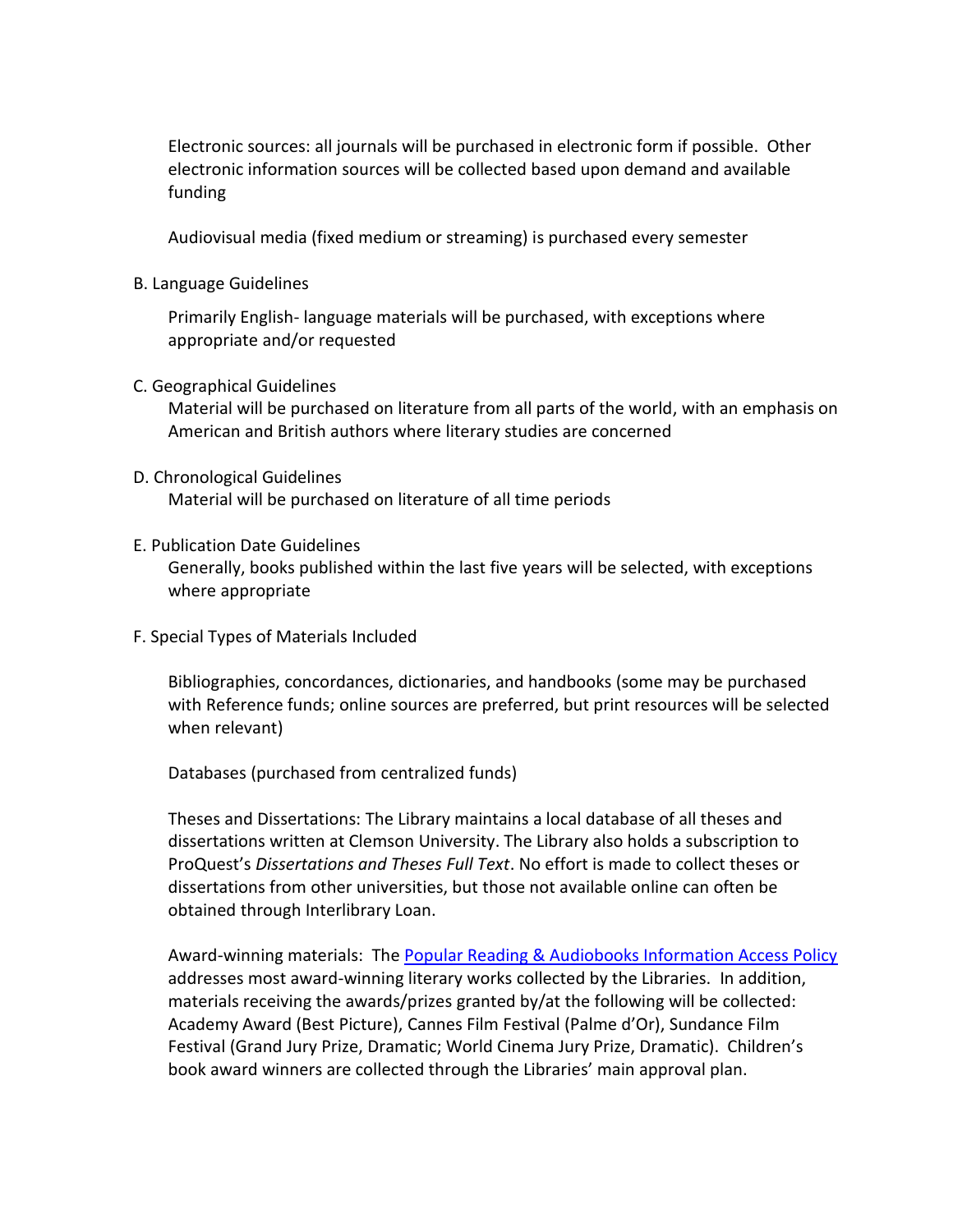G. Special Types of Materials Excluded

Textbooks in classes taught at Clemson will not be purchased unless they are deemed useful outside the scope of those particular classes

H. Primary LC Call Numbers and Subject Classifications

Note: Due to the multidisciplinary nature of the MAPC and RCID programs, materials for them are frequently collected outside of the call number areas below

- GR Folklore
- PE English Language

1404-1408 English Language. Rhetoric--Study and teaching. Composition and exercises

#### PN Literature (General)

59-239 Study and teaching, Criticism, Technique -- Literary composition, etc. 441-1009.5 Literary history 1010-1525 Poetry 1990-1999 Broadcasting: Radio, TV, Motion pictures 3311-3503 Prose and Prose fiction: Philosophy, history, theory, etc. 4699-5650 Journalism. The periodical press, etc. 6010-6790 Collections of general literature (with the **exception** of PN 6086-6110 French and German quotations, which are collected by the [Languages librarian](http://www.clemson.edu/library/reference/subjectLibrarians.html) )

- PR English Literature
- PS American Literature
- PZ Fiction and juvenile belles lettres

T 10.5-11.9 Communication of technical information (collected by other liaisons as well)

#### **III. Access to Information Not Owned by Clemson**

A. Interlibrary Loan

The primary access point journals and secondary access point for books not owned or accessible by the Libraries will be Interlibrary Loan. This service is free to Clemson University students, faculty, and staff.